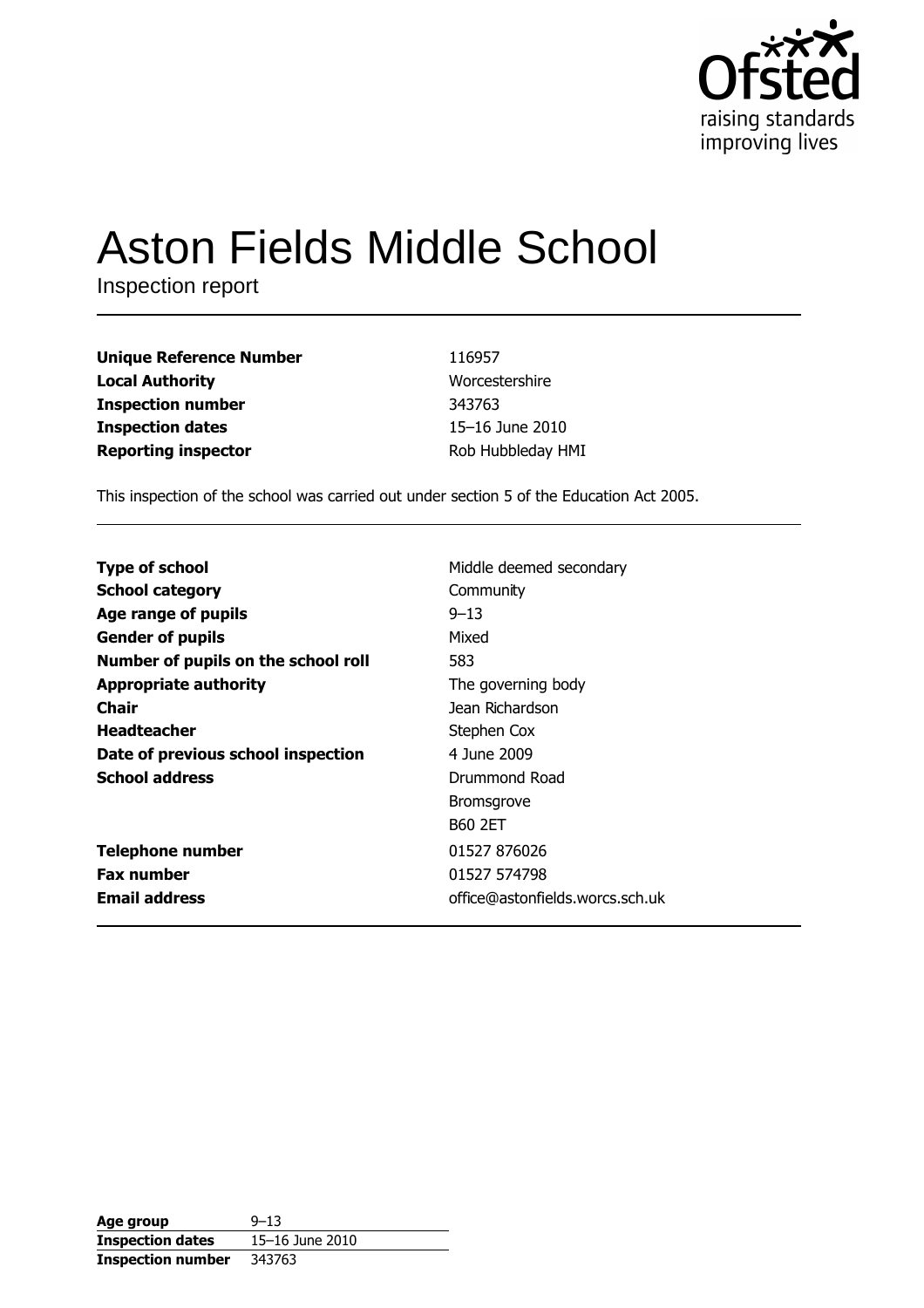The Office for Standards in Education, Children's Services and Skills (Ofsted) regulates and inspects to achieve excellence in the care of children and young people, and in education and skills for learners of all ages. It regulates and inspects childcare and children's social care, and inspects the Children and Family Court Advisory Support Service (Cafcass), schools, colleges, initial teacher training, work-based learning and skills training, adult and community learning, and education and training in prisons and other secure establishments. It rates council children's services, and inspects services for looked after children, safequarding and child protection.

Further copies of this report are obtainable from the school. Under the Education Act 2005, the school must provide a copy of this report free of charge to certain categories of people. A charge not exceeding the full cost of reproduction may be made for any other copies supplied.

If you would like a copy of this document in a different format, such as large print or Braille, please telephone 08456 404045, or email enquiries@ofsted.gov.uk.

You may copy all or parts of this document for non-commercial educational purposes, as long as you give details of the source and date of publication and do not alter the documentation in any way.

Royal Exchange Buildings St Ann's Square Manchester M2 7LA T: 08456 404045 Textphone: 0161 618 8524 E: enquiries@ofsted.gov.uk W: www.ofsted.gov.uk © Crown copyright 2010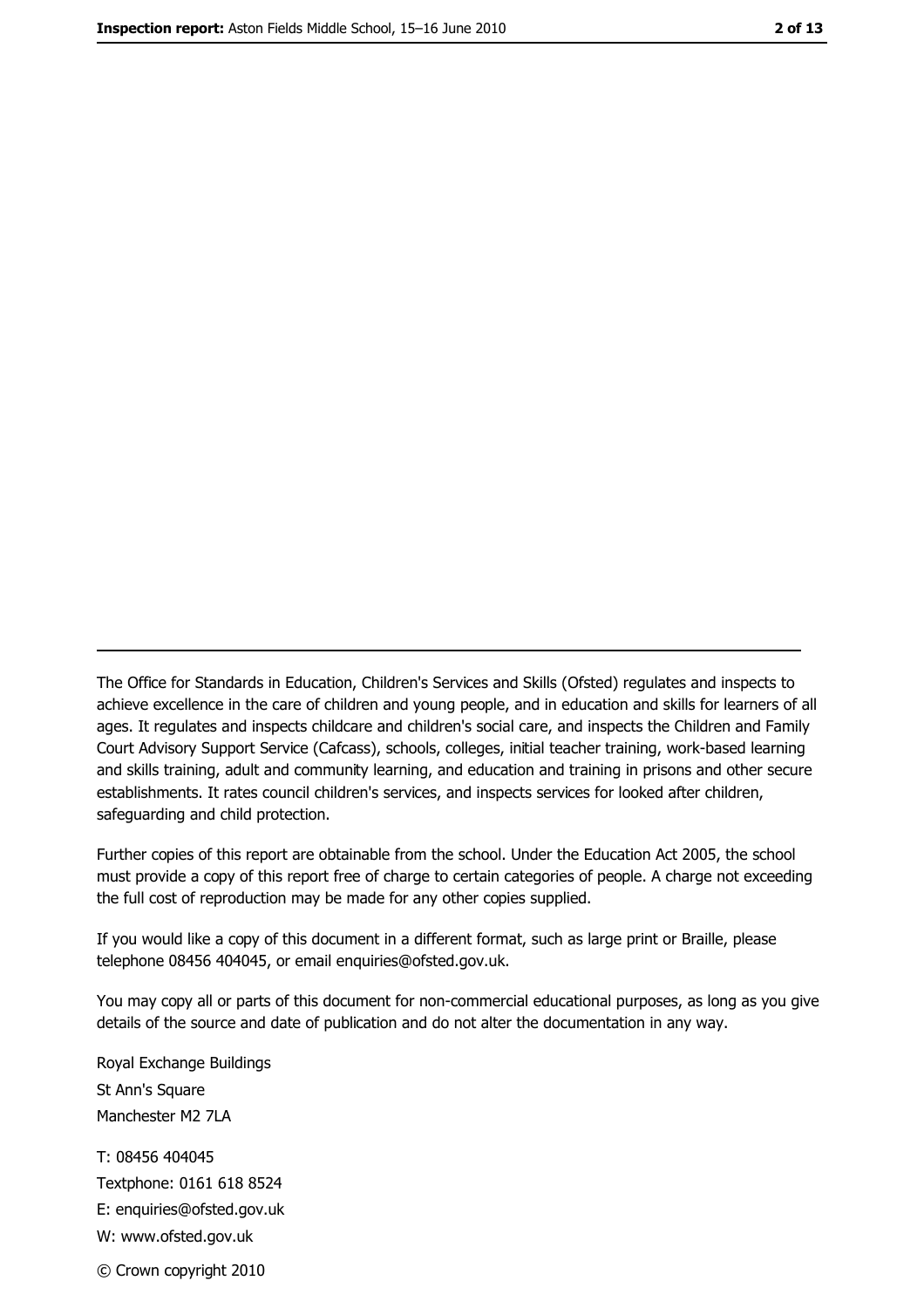# **Introduction**

This inspection was carried out by one of Her Majesty's Inspectors and three additional inspectors. They observed 31 lessons and the same number of teachers and held meetings with groups of pupils, governors and staff. They observed the school's work and looked at assessment data, a range of improvement plans and the school's evaluations of progress. The responses to pupil and staff questionnaires were considered and 131 parent and carer questionnaires were analysed.

The inspection team reviewed many aspects of the school's work. It looked in detail at the following:

- The extent to which improvements in teaching, the use of assessment and the  $\blacksquare$ curriculum at Key Stage 2 have led to improved achievement.
- The degree to which the school caters for individuals and groups, such as pupils  $\blacksquare$ with special educational needs, gifted and talented pupils and the potentially vulnerable.
- The extent to which leaders and managers at all levels are driving improvement  $\blacksquare$ through monitoring provision and taking effective action.

# Information about the school

Aston Fields Middle School serves the community of south east Bromsgrove. The proportion of students known to be eligible for free school meals is lower than average as is the proportion from minority ethnic backgrounds. Very few students speak English as an additional language. The proportion of pupils with special educational needs and/or disabilities is broadly average but the proportion with a statement of special educational needs is below average. The school was given a notice to improve when it was last inspected because significant improvement was required in relation to the progress made by pupils at Key Stage 2. A new headteacher was appointed in September 2009. The school holds many awards, including Healthy Schools status, Artsmark Gold, Sportsmark, Eco-Schools Green Flag, Investors in People and the International School Award.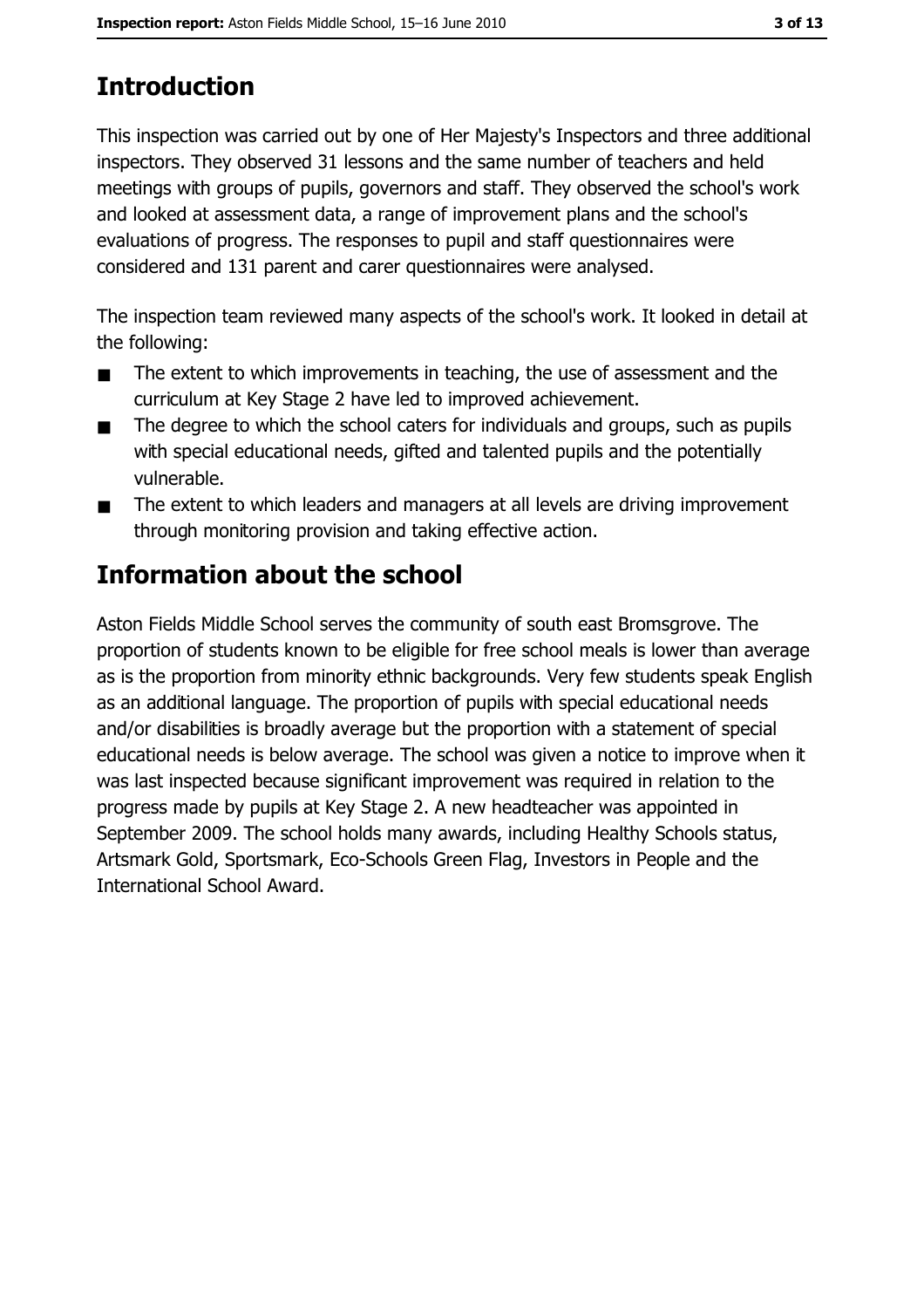# **Inspection judgements**

## Overall effectiveness: how good is the school?

### The school's capacity for sustained improvement

## **Main findings**

In accordance with section 13 (5) of the Education Act 2005, Her Majesty's Chief Inspector is of the opinion that the school no longer requires significant improvement. Its overall effectiveness is now good. Concerted action by a new leadership team, with the willing support of staff, has had a marked impact on the quality of provision at Key Stage 2. The curriculum is more stimulating and teachers have a much clearer understanding of how to maximise learning for different groups of pupils. The school has successfully boosted the use made of assessment information in lessons. Largely as a result, the quality of teaching across the school has improved and is now good. There is no teaching which is less than satisfactory but there are still occasions when teachers do not expect enough of pupils, give them insufficient feedback or fail to correct misunderstandings as soon as they appear. The pupils' achievement in Years 5 and 6 is now satisfactory or better and across the school as a whole is good. The school has had considerable success in improving standards in writing but, at both key stages, achievement in mathematics and science remains higher than in English. Reading standards are above average but the school is aware that pupils could make more even more progress.

The pupils' personal development is at least good and their behaviour, attendance and contribution to the school and wider community are outstanding. The pupils remark that there is little misbehaviour because lessons are more interesting, teachers are better at telling them how to improve and rewards and sanctions are clearly understood and consistently applied. They relish opportunities to take on responsibility and they engage fully in decision-making about their own learning, for example through the regular academic guidance meetings between individual pupils and a teacher. The school's care, guidance and support are outstanding and all staff play their part in enabling the pupils to feel completely safe. The school goes the extra mile to support potentially vulnerable pupils and is beginning to play a leading role in instigating inter-agency action where required. The school is outward-looking and there are real strengths in the international links it has forged and in its charity work. It recognises, however, that there are gaps in the range of ways it fosters understanding and provides first-hand experience of different cultures closer to home.

The governing body is rightly proud of what has been achieved since it appointed the headteacher. Its 'Ofsted' committee of three members is developing ways to hold the school to account in a rigorous but supportive manner but the governing body depends heavily on the school for information and evaluation. Nevertheless, the school has shown that it has at least good capacity to sustain further improvement. In some respects, its capacity is even better than this. Its knowledge of its own strengths and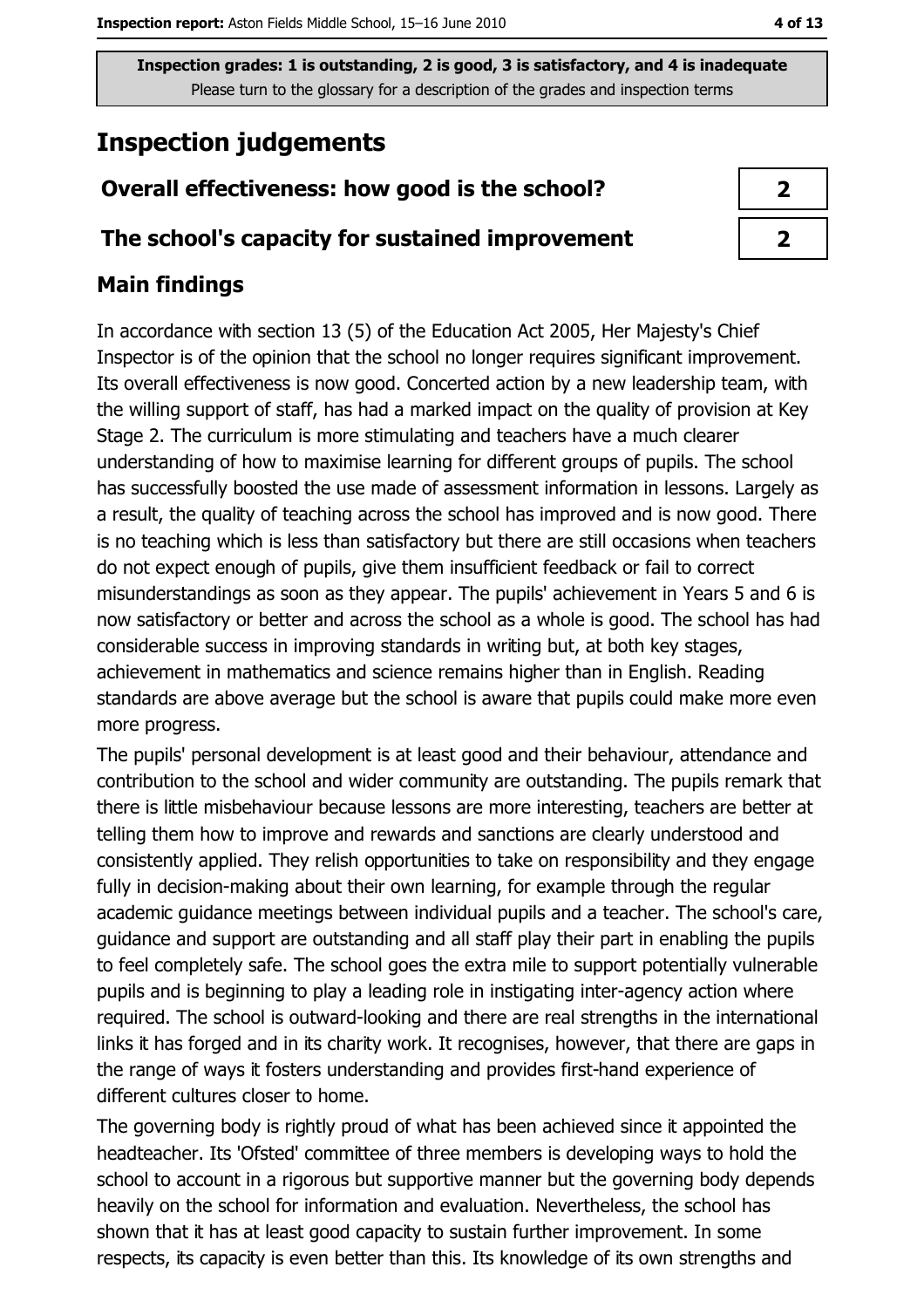weaknesses is exceptionally well-founded, insightful and influential in determining priorities. Strong leadership within the school stretches beyond the headteacher and the school's track record since September is one of systematic and rapid improvement towards outstanding performance. The school acknowledges that many developments are not yet fully embedded but the inspection team endorses the questionnaire response of one pupil who wrote: 'The school has improved big time'.

## What does the school need to do to improve further?

- Improve the quality of teaching to outstanding by further strengthening the  $\blacksquare$ consistency with which teachers use assessment information to plan and adapt lessons and provide feedback to pupils.
- Raise achievement in English by improving the progress which pupils make in  $\blacksquare$ reading.
- Develop the pupils' awareness and understanding of the diversity of cultures within  $\blacksquare$ the wider community.
- Improve the quality of governance further by considering how to extend the sharply  $\blacksquare$ focused approach to monitoring the school's performance which the 'Ofsted' committee is developing.

## **Outcomes for individuals and groups of pupils**

Achievement is good and all groups of pupils enjoy learning and tackle work enthusiastically in lessons. They are self-motivated and respond positively to opportunities for independent and group work. When activities are well adapted to their needs they maintain a high pace of work. They appreciate receiving feedback about the quality of their work and take seriously the frequent opportunities to comment on their own and others' efforts. The pupils make satisfactory progress at Key Stage 2 and this quickens as they move through the school. By the end of Year 8, all have made good progress. Many make outstanding progress in mathematics and science to reach attainment that is often well above average. Their progress in English is catching up, especially in writing, and attainment is above average. Gifted and talented pupils thrive as do those with special educational needs. There is no significant difference between the performance of boys and girls.

An overwhelming majority of pupils say they feel entirely safe at school and are entirely confident that the school will deal with any matters that arise. Exemplary behaviour contributes hugely to the quality of learning, a feature commented on by the pupils themselves. Their maturity ensures that they make the most of opportunities to take on responsibilities as prefects, peer mentors or members of the school council. Their contribution extends beyond the school through links with the local arts festival, the local partnership of churches and a range of charities. The pupils participate keenly in a large number of initiatives to develop understanding about sustainable approaches to local and global issues.

 $\overline{2}$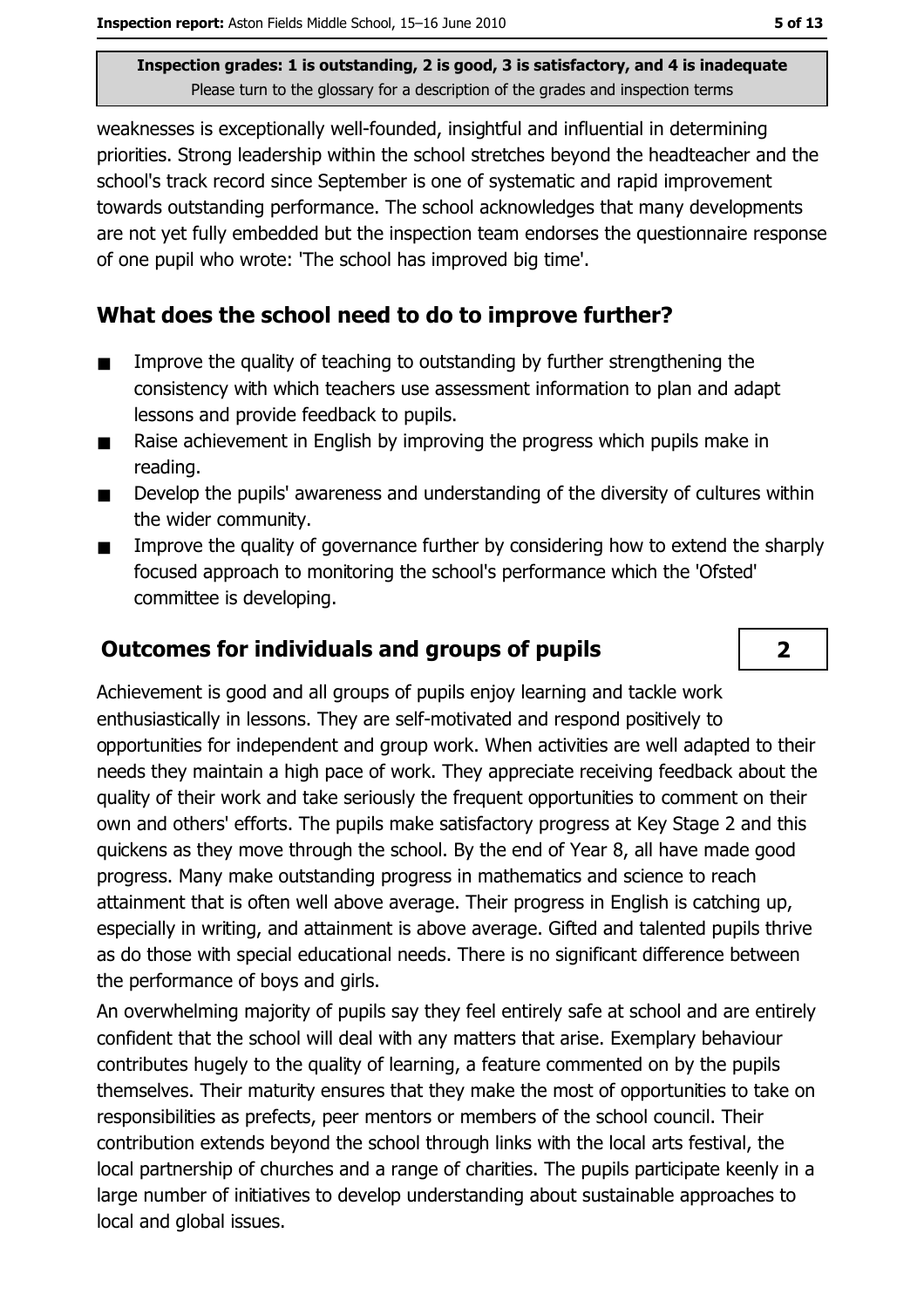These are the grades for pupils' outcomes

| Pupils' achievement and the extent to which they enjoy their learning                                                     |                         |
|---------------------------------------------------------------------------------------------------------------------------|-------------------------|
| Taking into account:<br>Pupils' attainment <sup>1</sup>                                                                   | 2                       |
| The quality of pupils' learning and their progress                                                                        | $\overline{2}$          |
| The quality of learning for pupils with special educational needs and/or<br>disabilities and their progress               | 2                       |
| The extent to which pupils feel safe                                                                                      | 1                       |
| <b>Pupils' behaviour</b>                                                                                                  |                         |
| The extent to which pupils adopt healthy lifestyles                                                                       | $\overline{\mathbf{2}}$ |
| The extent to which pupils contribute to the school and wider community                                                   |                         |
| The extent to which pupils develop workplace and other skills that will<br>contribute to their future economic well-being |                         |
| Taking into account:<br>Pupils' attendance <sup>1</sup>                                                                   | 1                       |
| The extent of pupils' spiritual, moral, social and cultural development                                                   |                         |

#### How effective is the provision?

The quality of teaching is good because a large majority of it enables pupils to make good progress and there is none which is inadequate; some is outstanding. All of the teachers plan lessons with a view to meeting the needs of different groups so that all are challenged, though in practice expectations are not always accurate. The best lessons are stimulating and fast paced with plenty of opportunities for the pupils to contribute. In these lessons the pupils are given very clear information about what they need to do to succeed and the teachers are usually quick to spot and intervene when pupils are struggling. Teaching which is only satisfactory sometimes misses signs that pupils lack the necessary understanding or knowledge to attempt new work, or does not tell pupils clearly enough how well they are doing, either in class or through marking.

The school has begun to enhance the quality of its curriculum at Key Stage 2 by adopting some of the recognised strengths of its Key Stage 3 provision. In particular, the pupils have appreciated the greater emphasis on creative arts and more active ways of learning, for instance through practical work in science, problem-solving in mathematics and making links between talking and writing in English. Lessons in

The grades for attainment and attendance are: 1 is high; 2 is above average; 3 is broadly average; and 4 is low.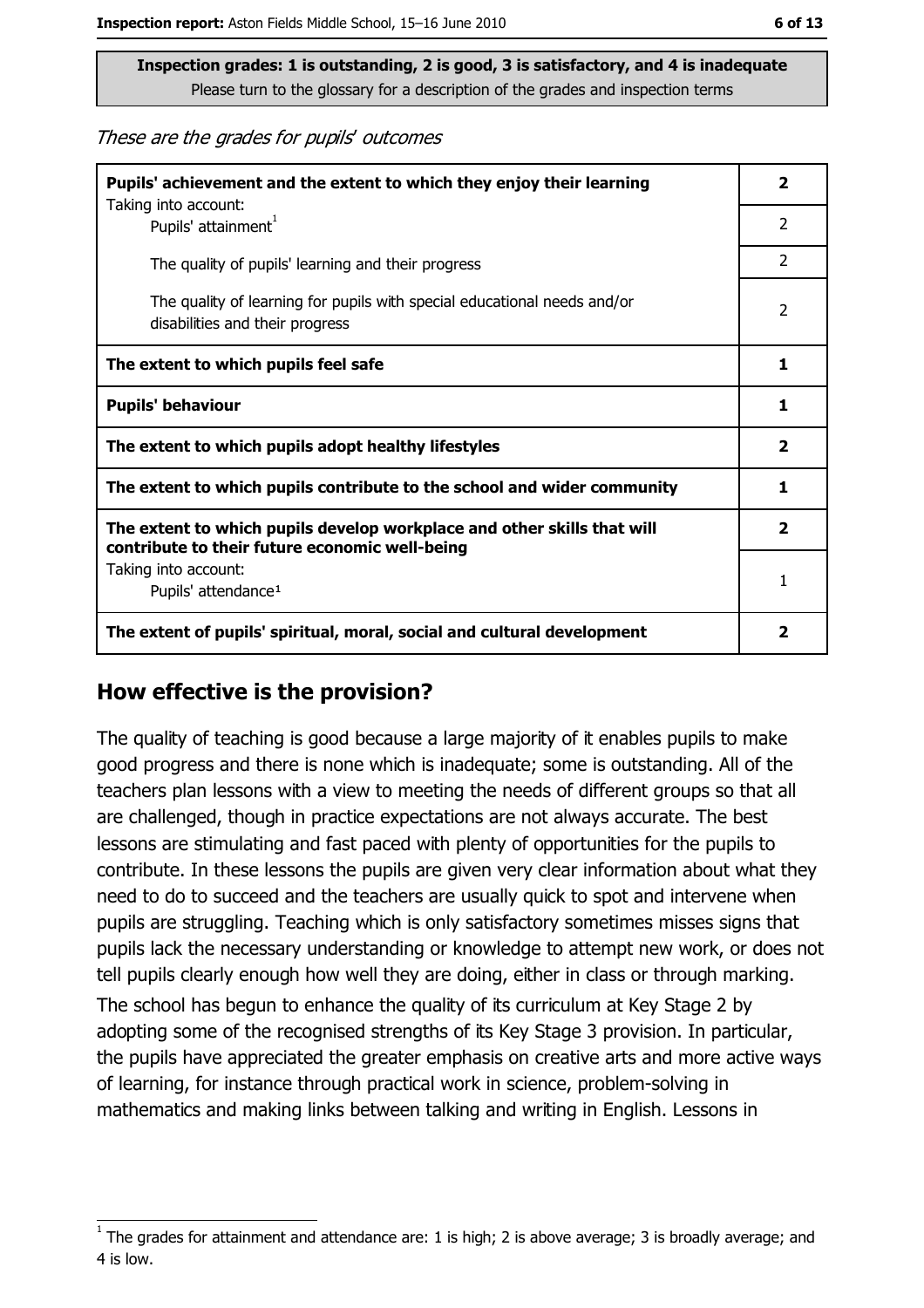learning how to learn effectively have also been welcomed. Enrichment activities are also a marked feature of the school's work and many are recognised by a range of awards. The school goes to great lengths to ensure that it provides lessons which take account of the particular needs of gifted and talented pupils and those with special educational needs. The school offers outstanding care, guidance and support to enable all pupils to make the most of these opportunities. Particular attention has been paid to potentially vulnerable pupils, all of whom are known as individuals. The responses to the pupils' questionnaire were emphatically positive on this point.

These are the grades for the quality of provision

| The quality of teaching                                                                                    |  |
|------------------------------------------------------------------------------------------------------------|--|
| Taking into account:<br>The use of assessment to support learning                                          |  |
| The extent to which the curriculum meets pupils' needs, including, where<br>relevant, through partnerships |  |
| The effectiveness of care, guidance and support                                                            |  |

## How effective are leadership and management?

The headteacher's exceptional leadership and management have ensured that the staff are clear about the school's potential and understand what they need to do to achieve it. He is extremely well supported by a cohesive and committed team of senior leaders and middle managers who are rapidly developing new skills and confidence under his quidance. A range of monitoring activities ensures that each department and member of staff is held accountable for the pupils' success. Detailed information about the pupils' achievement has been used very effectively to reset targets and ensure they are suitably challenging. Improvement planning has sensibly embraced the whole school but there has been a particular focus on Key Stage 2. Rigorous monitoring and advice, coupled with consistently high expectations about implementing the school's new policies on learning have had significant success in lifting the quality of teaching and learning.

The school's highly effective systems for evaluating assessment data have ensured that it is well placed to promote equality by identifying whether any particular groups are performing less well than others. There is no overall trend but the school is aware of slight variations within individual year groups. The creation of a new post for an intervention manager has been influential in ensuring that the school responds appropriately to any such warning signs. Safeguarding procedures are robust and governors play an important part in guaranteeing that the government's requirements are met. The school has made a good start in developing its understanding of how it promotes community cohesion, and meets requirements, but it recognises that some aspects of this provision are underdeveloped.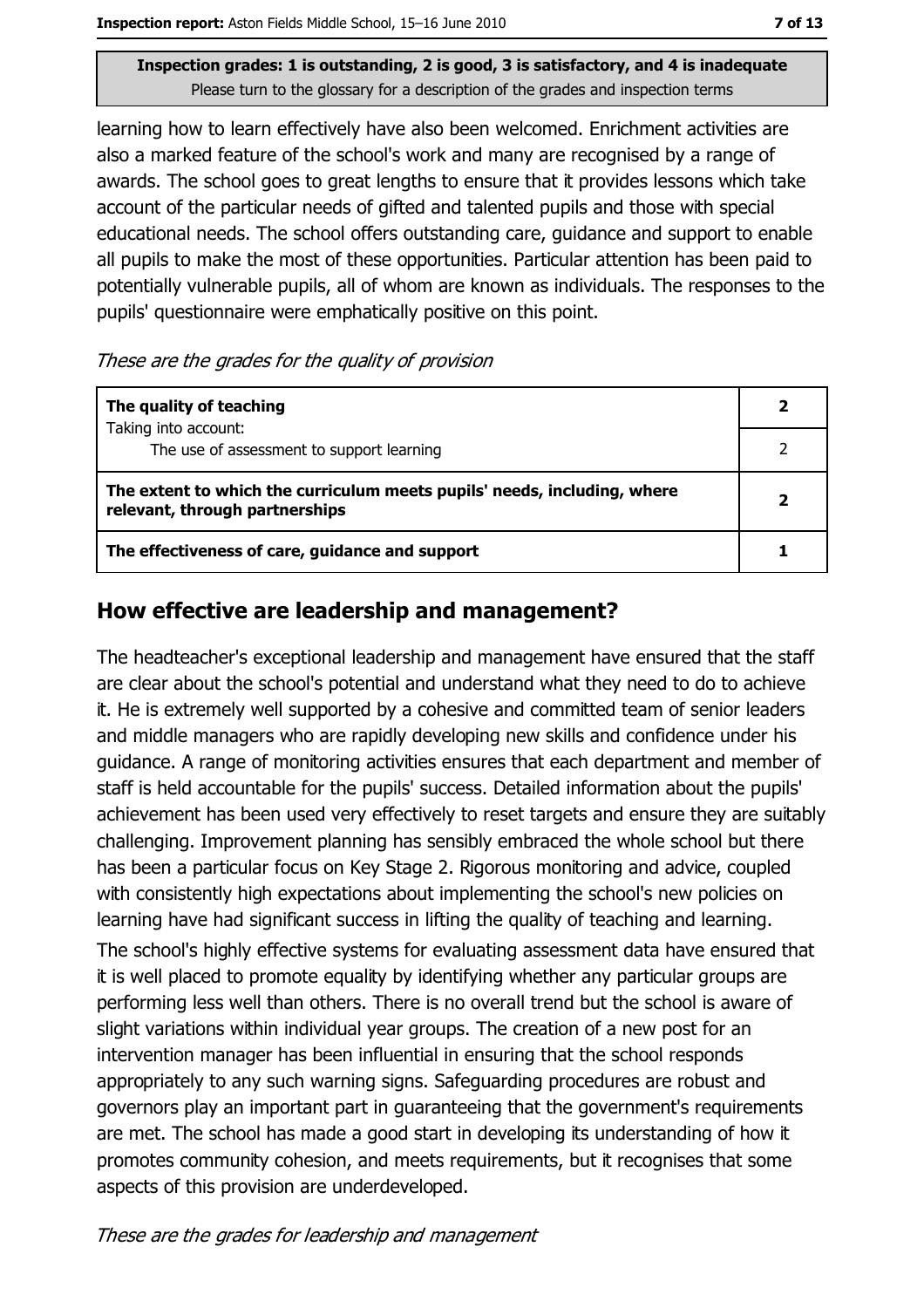| The effectiveness of leadership and management in embedding ambition and<br>driving improvement                                                                     | $\overline{\mathbf{2}}$ |
|---------------------------------------------------------------------------------------------------------------------------------------------------------------------|-------------------------|
| Taking into account:<br>The leadership and management of teaching and learning                                                                                      | 2                       |
| The effectiveness of the governing body in challenging and supporting the<br>school so that weaknesses are tackled decisively and statutory responsibilities<br>met | 3                       |
| The effectiveness of the school's engagement with parents and carers                                                                                                | $\overline{\mathbf{2}}$ |
| The effectiveness of partnerships in promoting learning and well-being                                                                                              | $\mathbf{2}$            |
| The effectiveness with which the school promotes equality of opportunity and<br>tackles discrimination                                                              | $\overline{\mathbf{2}}$ |
| The effectiveness of safeguarding procedures                                                                                                                        | $\overline{\mathbf{2}}$ |
| The effectiveness with which the school promotes community cohesion                                                                                                 | 3                       |
| The effectiveness with which the school deploys resources to achieve<br>value for money                                                                             | 2                       |

#### **Views of parents and carers**

Many of the written comments on the parent and carer questionnaires reflected concerns from the past about issues such as the variable quality of teaching and homework, some incidents of misbehaviour and a lack of information about children's progress and how to support them. A few parents and carers were not convinced that the school had remedied these issues but many thought that there had been a significant improvement since the last inspection because of the new headteacher. The inspection team found that the school was searching in its self scrutiny and recognised previous failings. The school was keen to tackle any remaining weaknesses and the inspectors judged that it was very well placed to do so.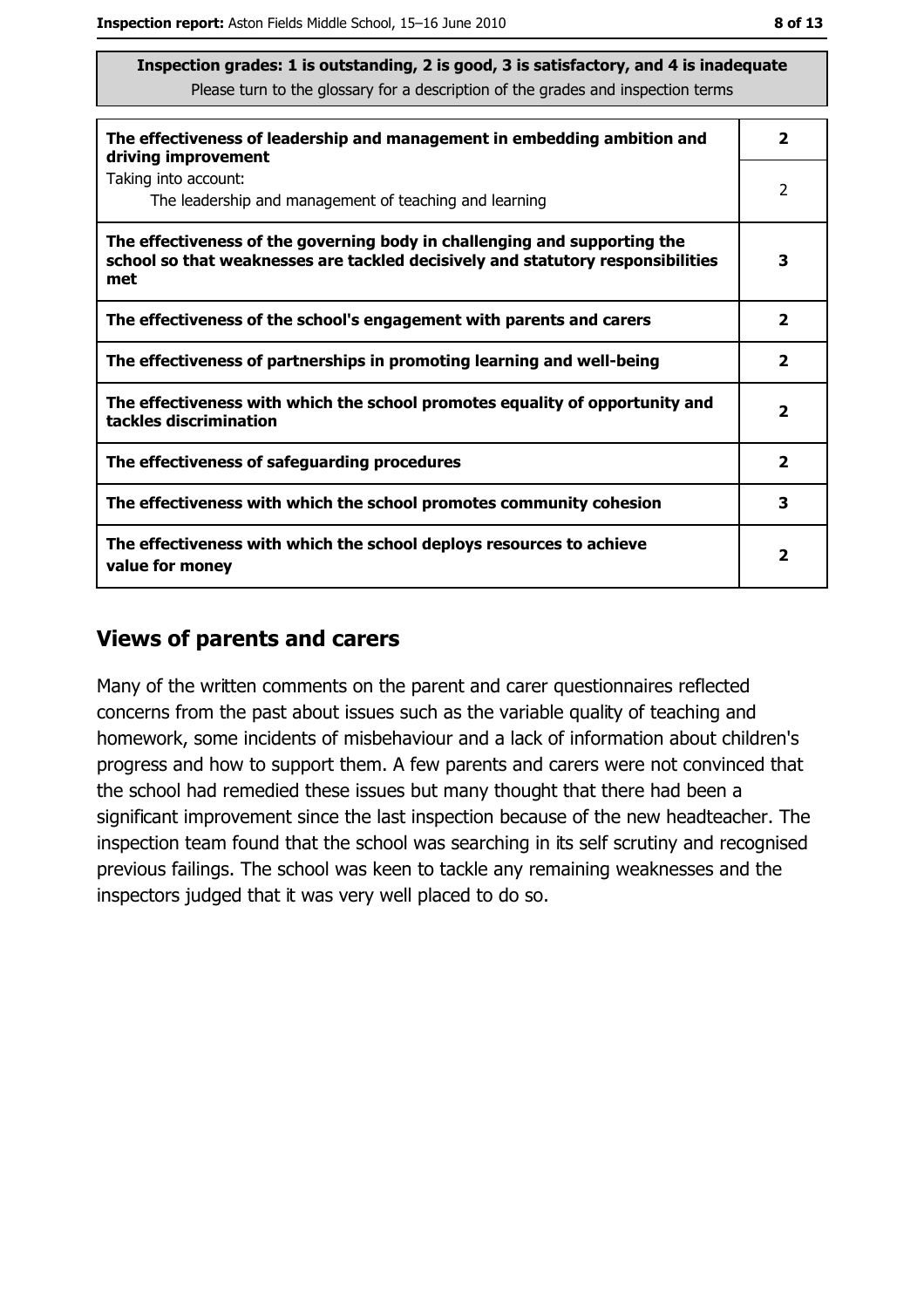#### Responses from parents and carers to Ofsted's questionnaire

Ofsted invited all the registered parents and carers of pupils registered at Aston Fields Middle School to complete a questionnaire about their views of the school.

In the questionnaire, parents and carers were asked to record how strongly they agreed with 13 statements about the school. The inspection team received 131 completed questionnaires by the end of the on-site inspection. In total, there are 583 pupils registered at the school.

| <b>Statements</b>                                                                                                                                                                                                                                       | <b>Strongly</b><br><b>Agree</b> |               | <b>Agree</b> |               |                | <b>Disagree</b> |                | <b>Strongly</b><br>disagree |  |
|---------------------------------------------------------------------------------------------------------------------------------------------------------------------------------------------------------------------------------------------------------|---------------------------------|---------------|--------------|---------------|----------------|-----------------|----------------|-----------------------------|--|
|                                                                                                                                                                                                                                                         | <b>Total</b>                    | $\frac{0}{0}$ | <b>Total</b> | $\frac{0}{0}$ | <b>Total</b>   | $\frac{0}{0}$   | <b>Total</b>   | $\frac{0}{0}$               |  |
| My child enjoys school                                                                                                                                                                                                                                  | 41                              | 31            | 84           | 64            | 5              | $\overline{4}$  | $\mathbf 0$    | $\mathbf 0$                 |  |
| The school keeps my child<br>safe                                                                                                                                                                                                                       | 48                              | 37            | 73           | 56            | $\overline{7}$ | 5               | 1              | $\mathbf{1}$                |  |
| The school informs me<br>about my child's progress                                                                                                                                                                                                      | 28                              | 21            | 82           | 63            | 17             | 13              | 1              | $\mathbf{1}$                |  |
| My child is making enough<br>progress at this school                                                                                                                                                                                                    | 31                              | 24            | 85           | 65            | 12             | 9               | 1              | $\mathbf{1}$                |  |
| The teaching is good at this<br>school                                                                                                                                                                                                                  | 29                              | 22            | 89           | 68            | 6              | 5               | $\overline{2}$ | $\overline{2}$              |  |
| The school helps me to<br>support my child's learning                                                                                                                                                                                                   | 20                              | 15            | 90           | 69            | 15             | 11              | $\overline{2}$ | $\overline{2}$              |  |
| The school helps my child to<br>have a healthy lifestyle                                                                                                                                                                                                | 20                              | 15            | 91           | 69            | 13             | 10              | $\mathbf 0$    | $\mathbf 0$                 |  |
| The school makes sure that<br>my child is well prepared for<br>the future (for example<br>changing year group,<br>changing school, and for<br>children who are finishing<br>school, entering further or<br>higher education, or<br>entering employment) | 25                              | 19            | 86           | 66            | $\overline{7}$ | 5               | $\mathbf{1}$   | $\mathbf{1}$                |  |
| The school meets my child's<br>particular needs                                                                                                                                                                                                         | 27                              | 21            | 89           | 68            | 10             | 8               | 1              | $\mathbf{1}$                |  |
| The school deals effectively<br>with unacceptable behaviour                                                                                                                                                                                             | 23                              | 18            | 82           | 63            | 15             | 11              | $\overline{2}$ | $\overline{2}$              |  |
| The school takes account of<br>my suggestions and<br>concerns                                                                                                                                                                                           | 20                              | 15            | 84           | 64            | 11             | 8               | $\mathbf{1}$   | $\mathbf{1}$                |  |
| The school is led and<br>managed effectively                                                                                                                                                                                                            | 36                              | 27            | 82           | 63            | 4              | 3               | $\bf{0}$       | $\mathbf 0$                 |  |
| Overall, I am happy with my<br>child's experience at this<br>school                                                                                                                                                                                     | 38                              | 29            | 80           | 61            | 8              | 6               | $\overline{2}$ | $\overline{2}$              |  |

The table above summarises the responses that parents and carers made to each statement. The percentages indicate the proportion of parents and carers giving that response out of the total number of completed questionnaires. Where one or more parents and carers chose not to answer a particular question, the percentages will not add up to 100%.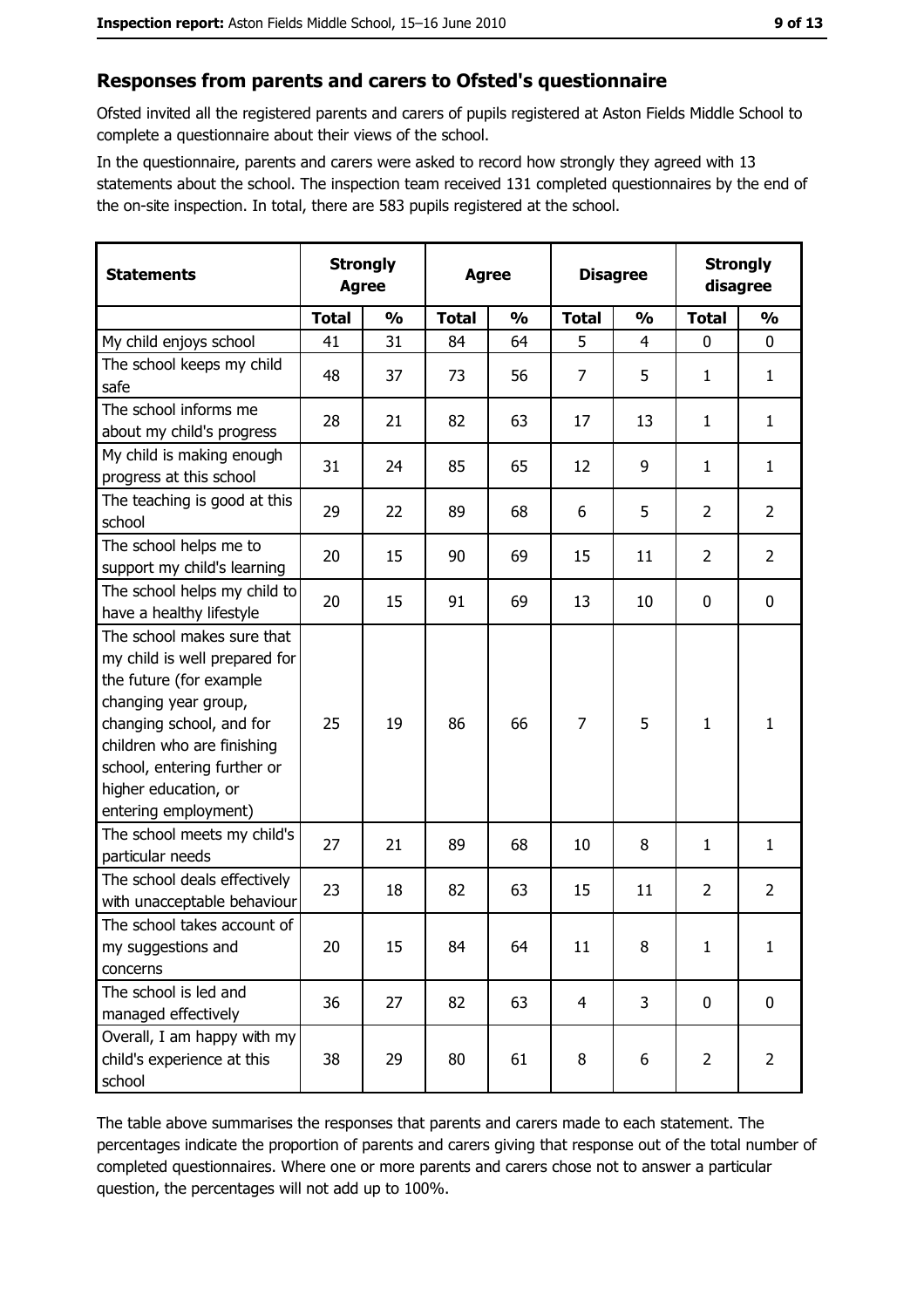# Glossary

| Grade   | <b>Judgement</b> | <b>Description</b>                                                                                                                                                                                                               |
|---------|------------------|----------------------------------------------------------------------------------------------------------------------------------------------------------------------------------------------------------------------------------|
| Grade 1 | Outstanding      | These features are highly effective. An oustanding<br>school provides exceptionally well for its pupils' needs.                                                                                                                  |
| Grade 2 | Good             | These are very positive features of a school. A school<br>that is good is serving its pupils well.                                                                                                                               |
| Grade 3 | Satisfactory     | These features are of reasonable quality. A satisfactory<br>school is providing adequately for its pupils.                                                                                                                       |
| Grade 4 | Inadequate       | These features are not of an acceptable standard. An<br>inadequate school needs to make significant<br>improvement in order to meet the needs of its pupils.<br>Ofsted inspectors will make further visits until it<br>improves. |

# What inspection judgements mean

## **Overall effectiveness of schools**

|                       | Overall effectiveness judgement (percentage of<br>schools) |      |                     |                   |
|-----------------------|------------------------------------------------------------|------|---------------------|-------------------|
| <b>Type of school</b> | <b>Outstanding</b>                                         | Good | <b>Satisfactory</b> | <b>Inadequate</b> |
| Nursery schools       | 51                                                         | 45   | 0                   | 4                 |
| Primary schools       | 6                                                          | 41   | 42                  | 10                |
| Secondary schools     | 8                                                          | 34   | 44                  | 14                |
| Sixth forms           | 10                                                         | 37   | 50                  | 3                 |
| Special schools       | 32                                                         | 38   | 25                  | 5                 |
| Pupil referral units  | 12                                                         | 43   | 31                  | 14                |
| All schools           | 9                                                          | 40   | 40                  | 10                |

New school inspection arrangements were introduced on 1 September 2009. This means that inspectors now make some additional judgements that were not made previously.

The data in the table above is for the period 1 September to 31 December 2009 and is the most recently published data available (see www.ofsted.gov.uk). Please note that the sample of schools inspected during the autumn term 2009 was not representative of all schools nationally, as weaker schools are inspected more frequently than good or outstanding schools.

Percentages are rounded and do not always add exactly to 100. Secondary school figures include those that have sixth forms, and sixth form figures include only the data specifically for sixth form inspection judgements.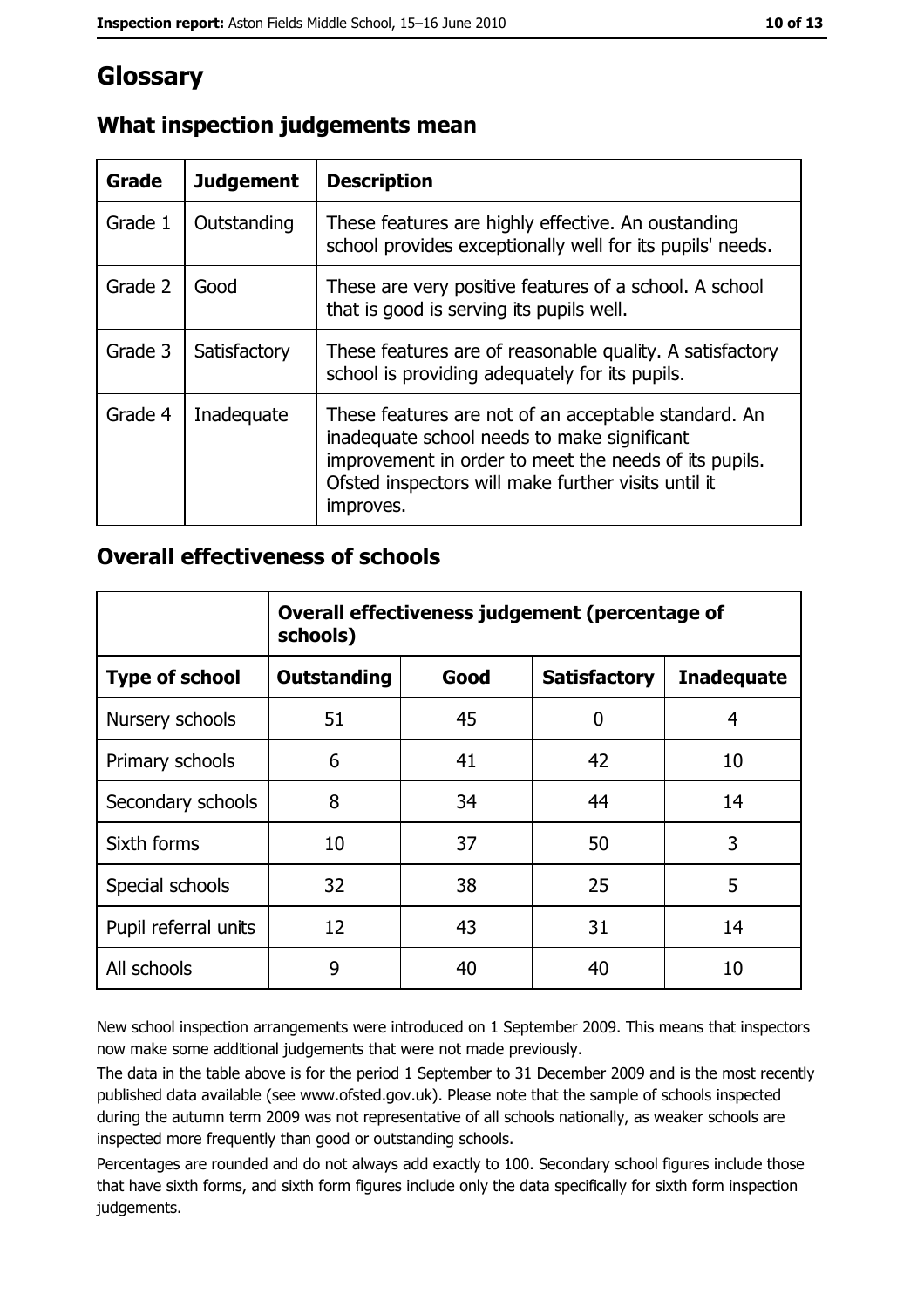# **Common terminology used by inspectors**

| Achievement:                  | the progress and success of a pupil in<br>their learning, development or training.                                                                                                                                                                                                                           |
|-------------------------------|--------------------------------------------------------------------------------------------------------------------------------------------------------------------------------------------------------------------------------------------------------------------------------------------------------------|
| Attainment:                   | the standard of the pupils' work shown by<br>test and examination results and in<br>lessons.                                                                                                                                                                                                                 |
| Capacity to improve:          | the proven ability of the school to<br>continue improving. Inspectors base this<br>judgement on what the school has<br>accomplished so far and on the quality of<br>its systems to maintain improvement.                                                                                                     |
| Leadership and management:    | the contribution of all the staff with<br>responsibilities, not just the headteacher,<br>to identifying priorities, directing and<br>motivating staff and running the school.                                                                                                                                |
| Learning:                     | how well pupils acquire knowledge,<br>develop their understanding, learn and<br>practise skills and are developing their<br>competence as learners.                                                                                                                                                          |
| <b>Overall effectiveness:</b> | inspectors form a judgement on a school's<br>overall effectiveness based on the findings<br>from their inspection of the school. The<br>following judgements, in particular,<br>influence what the overall effectiveness<br>judgement will be.                                                               |
|                               | The school's capacity for sustained<br>improvement.<br>Outcomes for individuals and groups<br>of pupils.<br>The quality of teaching.<br>The extent to which the curriculum<br>meets pupil's needs, including where<br>relevant, through partnerships.<br>The effectiveness of care, guidance<br>and support. |
| Progress:                     | the rate at which pupils are learning in<br>lessons and over longer periods of time. It<br>is often measured by comparing the<br>pupils' attainment at the end of a key<br>stage with their attainment when they<br>started.                                                                                 |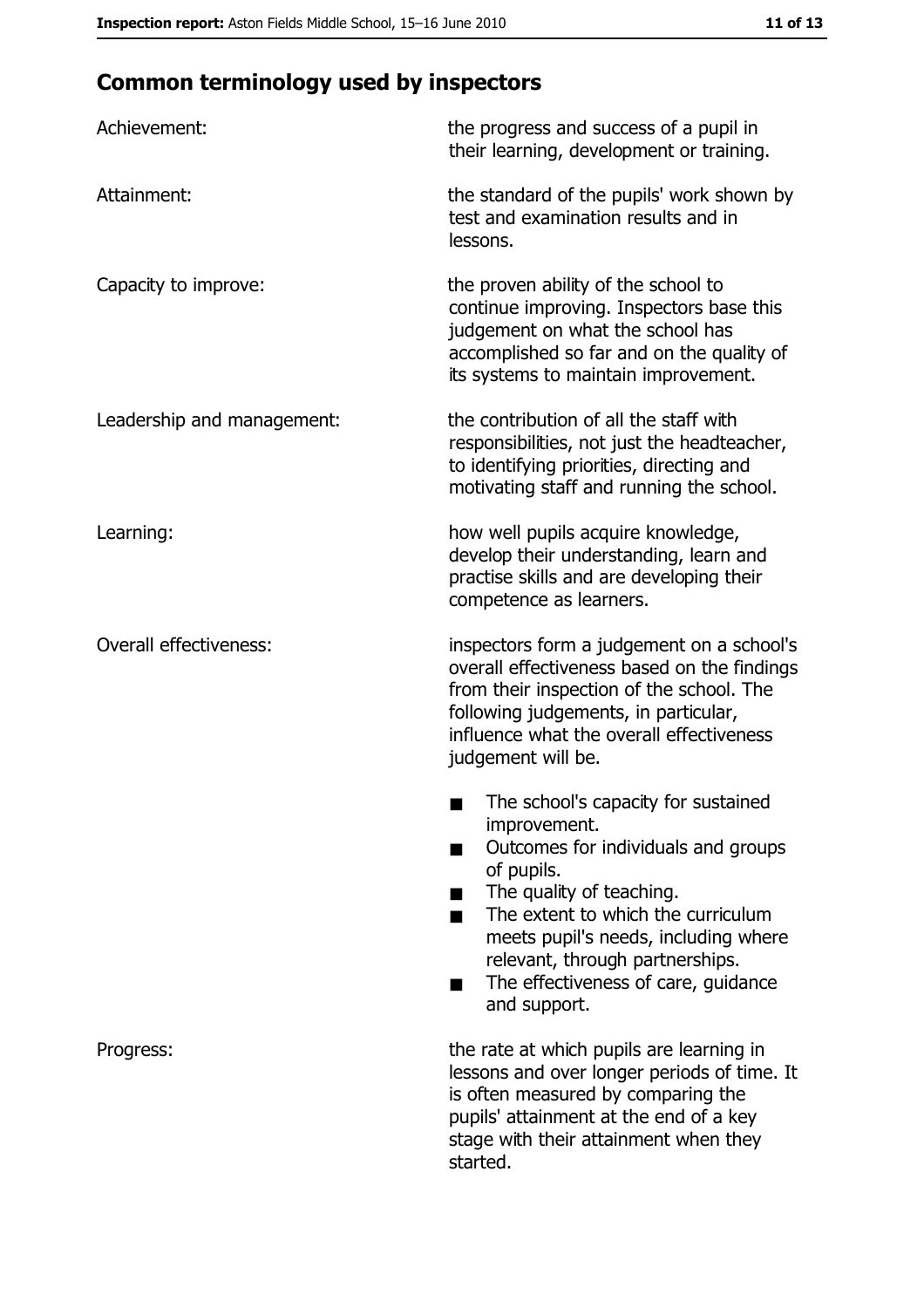This letter is provided for the school, parents and carers to share with their children. It describes Ofsted's main findings from the inspection of their school.



17 June 2010

Dear Pupils

Inspection of Aston Fields Middle School, Bromsgrove B60 2ET

The inspection team enjoyed meeting you and hearing your views about the school. I have written my report and this letter explains what we found.

The inspectors were impressed by many things which had got better since the last inspection. We think that your school is now good and in some ways is outstanding. Many of you told us that behaviour is much better because your lessons are more interesting. We agree with this view. The teachers track your progress very carefully and know what type of work you need to help you reach higher standards. You told us that your headteacher made sure that everybody knew what was expected of them. Again we agreed with this. We think that the teachers are working very hard to make every bit of the school as good as it can be by regularly checking how well they are doing. We saw how you played your part in the school's success by joining in with activities enthusiastically and taking on responsibilities, such as being prefects.

The school is very good at knowing what it needs to do to continue improving. We agreed with the headteacher that it would be helpful to focus on these areas:

- making the teaching even better so that you are always clear how to improve your  $\blacksquare$ work
- giving more attention to your progress in reading you can help by trying  $\blacksquare$ particularly hard with this
- developing your understanding of different ways of life in Britain  $\blacksquare$
- asking the governors to get to know even more about the school.

I wish you all the best for your future success.

Yours sincerely

Rob Hubbleday

Her Majesty's Inspector